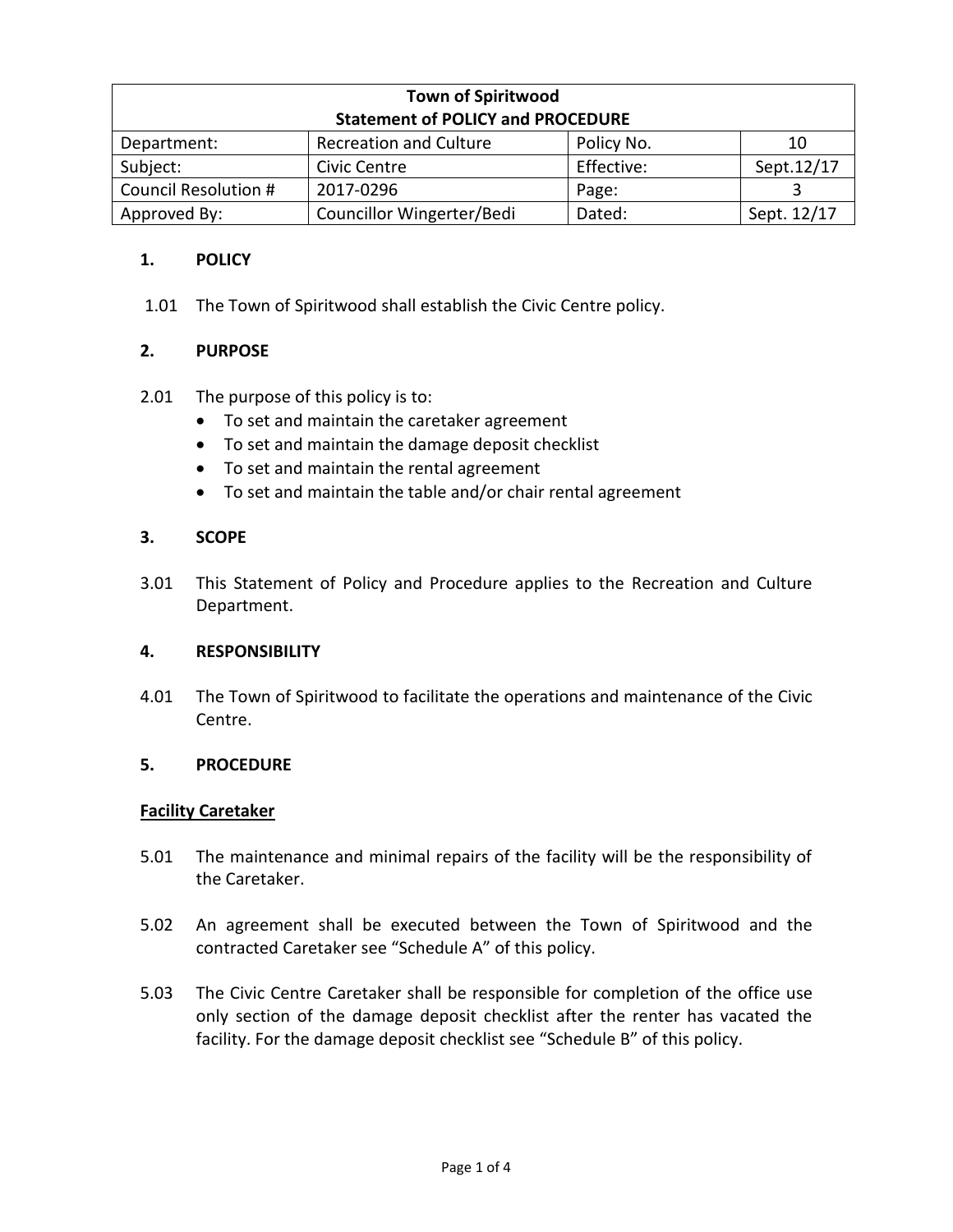## **Facility Renters/Users**

- 5.04 Renters of the facility must enter into a rental agreement, "Schedule C" of this policy.
- 5.05 All renters must pay the full rate of the rental and the damage deposit a minimum of THREE WEEKS prior to the event to secure the booking.
- 5.06 All renters must pay a damage deposit equal to the full amount of the rental or a minimum of \$200 if the rental rate is less than \$200.
- 5.07 If the booking is cancelled within two weeks prior to the event then \$200 of the damage deposit will be non-refundable.
- 5.08 NO ONE is to enter the Civic Centre on a day that it is not booked by the renter (i.e. the day prior or day following an event/function). Anyone doing so will forfeit a portion of their damage deposit.
- 5.09 All renters will be responsible for policing inside of hall during the period of use.
- 5.10 All renters must take steps to avoid un-necessary disfiguring of walls and floors. **NO TAPE, STAPLES OR TACKS ARE ALLOWED ON THE WALLS OR CEILING.** It is the duty of renters to remove decorations IMMEDIATELY at close of events.
- 5.11 Renters are responsible for setting up tables and chairs for all functions **AND MUST FOLD ALL TABLES, STACK CHAIRS AND SET ALL AGAINST WALLS OF THE CIVIC CENTRE IMMEDIATELY AFTER THE EVENT/FUNCTION**.
- 5.12 Renters are responsible for rough cleaning of the premises at the end of functions, including gathering of paper cups, napkins, bottles, etc. The oven, sinks and fridges must also be cleaned.
- 5.13 Renters are responsible for rough cleaning of Kids Land (if used) at the end of functions, including removing all trash and tidying any messes or spills created on the playground equipment.
- 5.14 Renters must immediately remove unused supplies brought in for the occasion at the end of the function (i.e. liquor, etc.)
- 5.15 **NO CONFETTI OR SPRINKLES ARE ALLOWED** in the Civic Centre.
- 5.16 Bylaw No 390/03 states the Civic Centre is a non-smoking facility.
- 5.17 All renters must pay a damage deposit and will be responsible for the replacement of items that are missing and/or damaged from the bar and kitchen. **Inventories will be checked after each function.**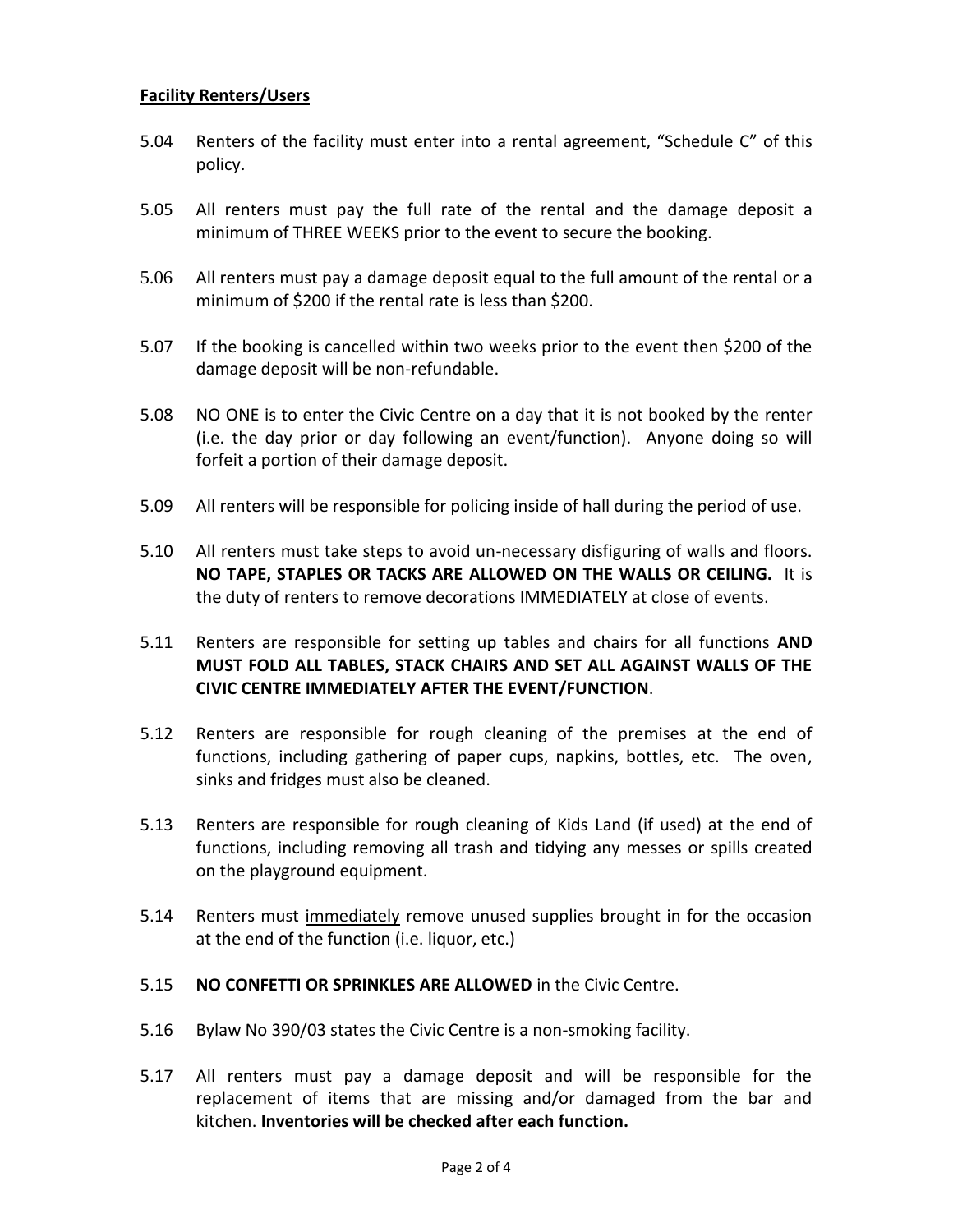- 5.18 The floor is professionally waxed and buffed and the use of floor wax is NOT permitted.
- 5.19 All renters must follow the dishwasher operation and cleaning instructions set out in "Schedule C" - the Rental Agreement.
- 5.20 In the case of a teen dance, a local organization must sponsor the dance as well as provide a list of four (4) acceptable chaperons to the Town Office upon confirming booking.
- 5.21 All renters are required to supply their own pop for their function.

## **Town of Spiritwood**

- 5.22 The Town of Spiritwood reserves the right to withhold a renter's damage deposit for the following reasons: damage to any Town property, stolen property, failure to adhere to any of the conditions outlined in this policy or the rental agreement.
- 5.23 The Town of Spiritwood reserves the right to withhold the use of the hall even though the hall may not be in use.
- 5.24 The Town of Spiritwood is not responsible for the disruption of any function caused by the interruption of power, natural gas or sewer and water service.
- 5.25 The Town of Spiritwood is not required or responsible for the supply of tables and chairs over and above those available at the Civic Centre at a given time. Any additional furnishings required are the responsibility of the renter.

## **Special Rates**

- 5.26 The Civic Centre rent for the meeting room to the local Lions Club is special rate of \$35.00 per meeting.
- 5.27 The Civic Centre rent for the main hall for Court is a special rate of \$220/day.
- 5.28 The Civic Centre rent for Funerals is as follows:
	- Service only \$150
	- Lunch Only \$175
	- Service & Lunch \$250
	- Chair set-up & take down \$50
	- Chair & table set up & take down \$85
- 5.29 The Civic Centre rent for Elections Canada is at their own set rate.